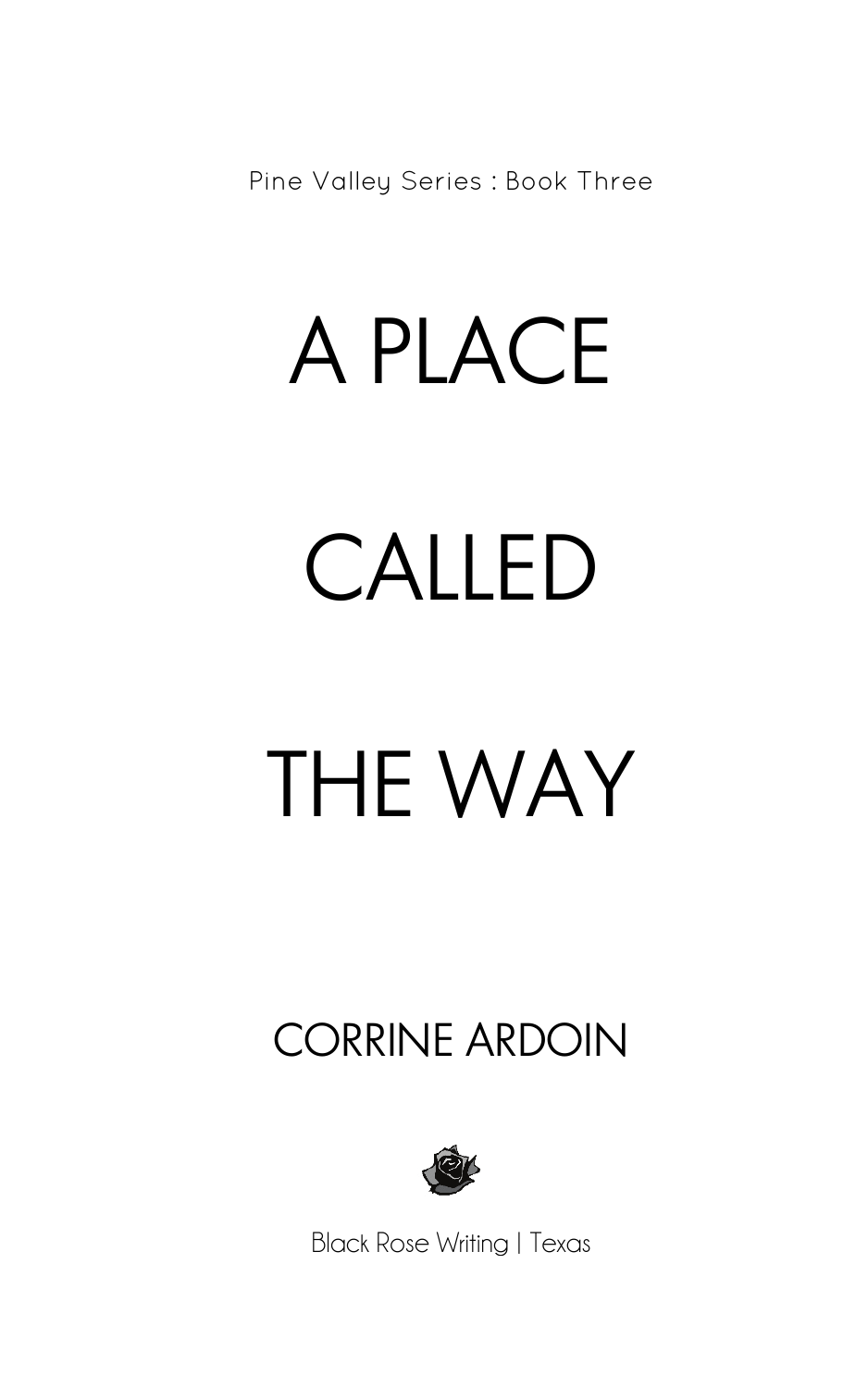#### ©2022 by Corrine Ardoin

All riahts reserved. No part of this book may be reproduced, stored in a retrieval system or transmitted in any form or by any means without the prior written permission of the publishers, except by a reviewer who may quote brief passages in a review to be printed in a newspaper, magazine or journal.

The author grants the final approval for this literary material.

#### First printing

This is a work of fiction. Names, characters, businesses, places, events, and incidents are either the products of the author's imagination or used in a fictitious manner. Any resemblance to actual persons, living or dead, or actual events is purely coincidental.

ISBN: 978-1-68433-995-2 PUBLISHED BY BLACK ROSE WRITING www.blackrosewriting.com

Printed in the United States of America Suggested Retail Price (SRP) \$19.95

#### A Place Called The Way is printed in Garamond

\*As a planet-friendly publisher, Black Rose Writing does its best to eliminate unnecessary waste to reduce paper usage and energy costs, while never compromising the reading experience. As a result, the final word count vs. page count may not meet common expectations.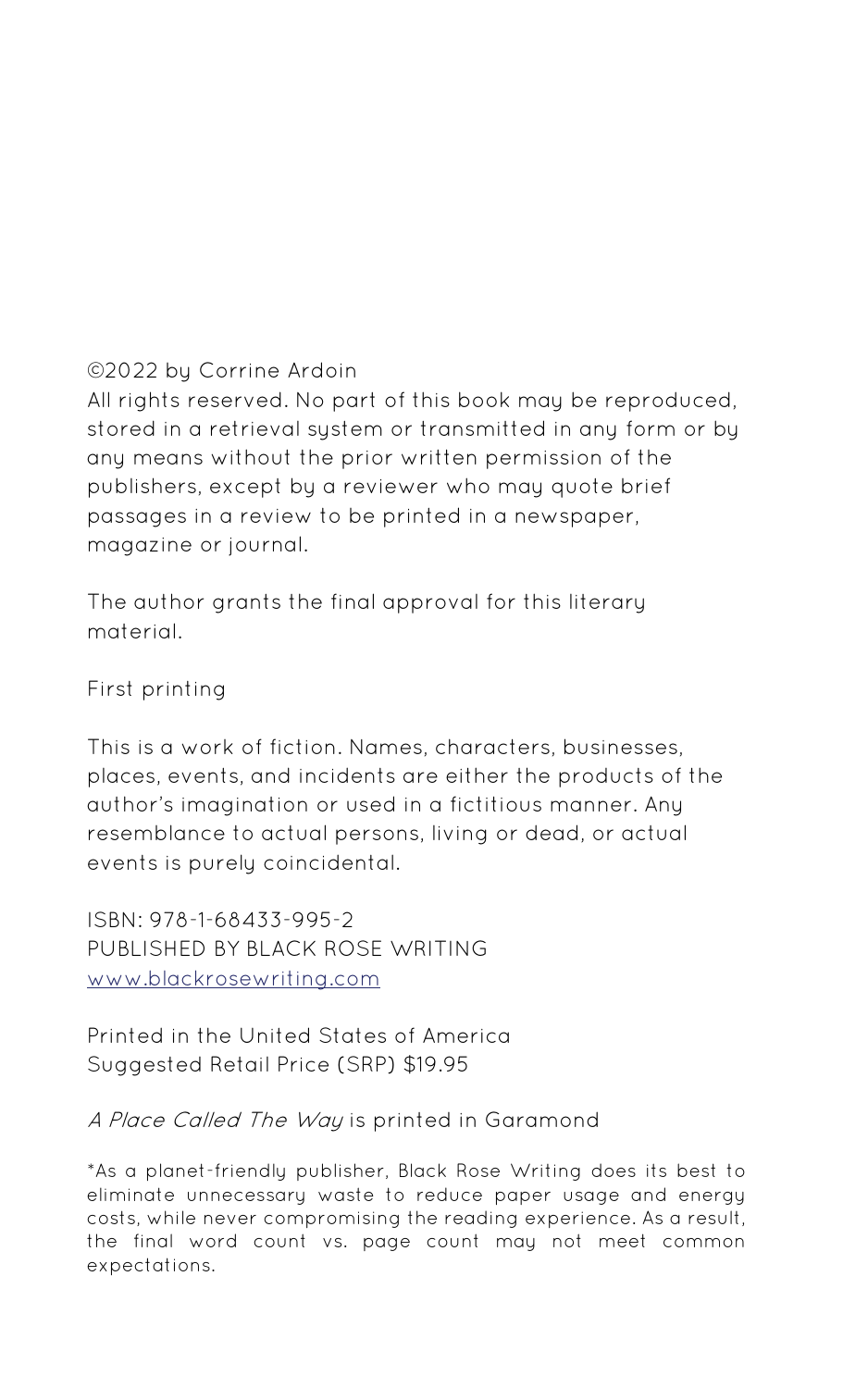### CHAPTER TWELVE

Late one afternoon, Candelaria left the house, following a path that led through the woods over to her mother's. It was 1951 and, her father, the children's Grandpa Jesse had passed away, leaving Candelaria to take care of her aging mother. She helped any way she could. Going for walks became an enjoyable pastime for them both, sometimes making it a picnic. Her mother, Ev, was nearly eighty, by that time, so their pace was slow and contemplative.

Candelaria appreciated spending time with her mother, which, in comparison to her home life, was quiet and serene. Her mother was the very picture of grace and simplicity, walking with her hands clasped behind her back, sometimes fashioning a walking stick from a tree branch. They would talk about the old days, sing songs, and laugh.

The shade was always welcome on warm, summer days, but, at that particular time of year, the air was much cooler. Leaves on the elms along the road, the maples in the woods, and the oaks were turning colors, yellow, orange, and red, piling in great drifts along the roadsides. The dampness from recent rains brought out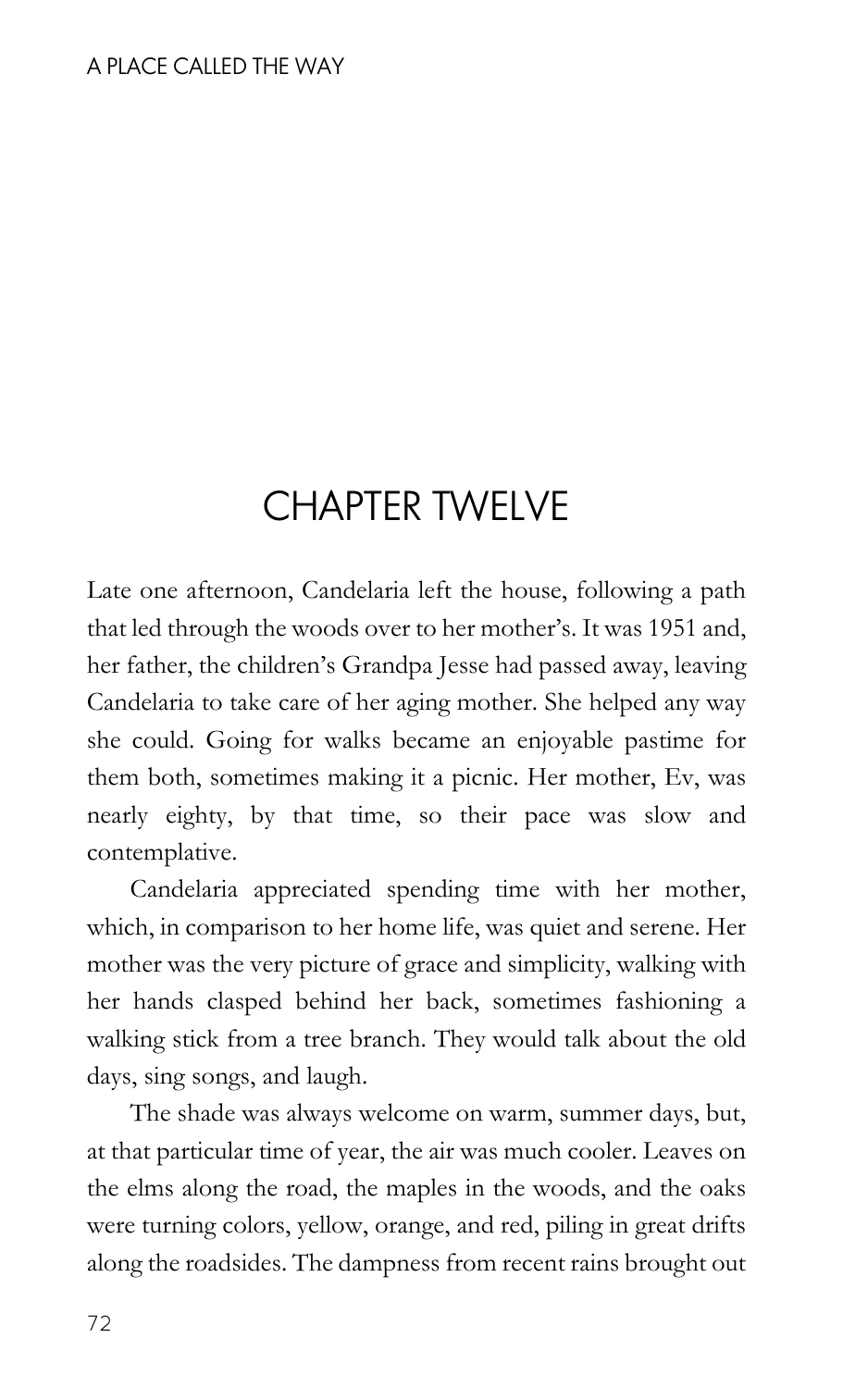the muddy, earthy odors of leaf mold and dead and decaying grasses and weeds. Puddles reflected the golden-yellow of leaves from above, along with the sky, so deeply azure.

Candelaria was about to share a minor tidbit of news, when she was startled by the sound of other voices. She and her mother looked at one another as the laughter of young people drew near.

She asked her mother, "Who could that be?"

Ev shrugged her shoulders and drew up her hands while shaking her head. "Don't know," she answered. She looked at her daughter, waiting, then questioned her in a whisper, "What do you want to do?"

The voices were familiar to Candelaria. She stood in place listening to them as they faded away. She and her mother both agreed the young people must have gone. Her mother was soon joking about it, being snoops over a couple of high school students walking home from school.

They continued walking along for at least another twenty or thirty minutes, stopping occasionally to look at something or comment on it.

Candelaria asked her mother, "Are you tired?"

"No," Ev answered. "Let's go to the livery stable. I haven't seen Jim in a long time." Her lower lip drew down in a childish pout.

Candelaria reluctantly agreed. "All right," she said with a noticeable sigh.

"What's the matter, mi hija?" Ev asked.

"I don't feel welcome there anymore," said Candelaria.

"What do you mean?" Ev was concerned.

Candelaria said, "Walter Henry gives me looks like he doesn't want me around." She stopped walking and grew sad.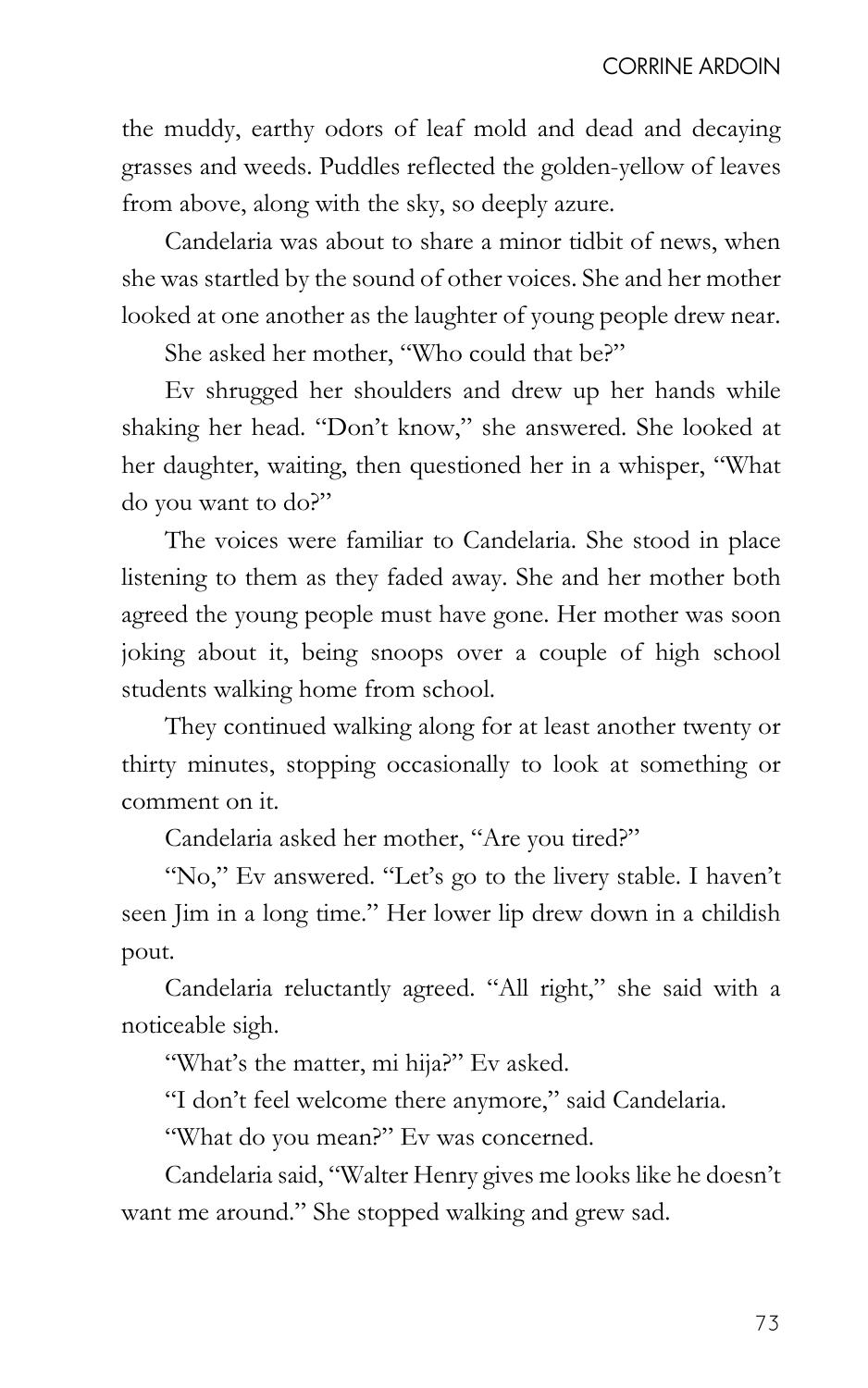#### A PLACE CALLED THE WAY

Many was the time when Rosa laid her head in Ev's lap and poured out her grief over what took place in her family's home. So, as Candelaria stood there looking so sad, Ev knew why. Her daughter's family life was troubled, not only because of her grandson's problems, but because her daughter and her son-inlaw were not getting along with one another. She hesitated saying anything, since her granddaughter told her in confidence.

They waited near the road, neither of them knowing what to do. A light breeze drifted through the woods. With it, came those same voices they had heard earlier. The young people, a boy and a girl, had evidently lingered somewhere nearby and were stomping through the leaves and talking.

Looking in that direction, Candelaria soon spotted them. "There they are!" she said, trying to keep her voice down.

Two people came up the embankment out of the woods and onto a back road nearby that led toward the houses in Edenville. They were less than a couple hundred yards away and showed not the slightest awareness that they were being watched. It was Sylvia Cadwallader and Tucker Stewart. Sylvia was buttoning the front of her blouse, putting on her sweater, and straightening her skirt, while he was tucking in his shirt and putting on his jacket. He pulled a leaf from her hair. They laughed and embraced one another.

Candelaria and Ev stood frozen to the spot, watching the two engage in some serious kissing like—

"Oh, Laria," said Ev while looking at her daughter. "I can hear your mind from here, mi hija. Don't think those thoughts."

Candelaria's eyebrows were down in her seriousness, so angry, appalled, as she asked her mother, "What kind of girl would do such a thing, Mamá?" She was flabbergasted.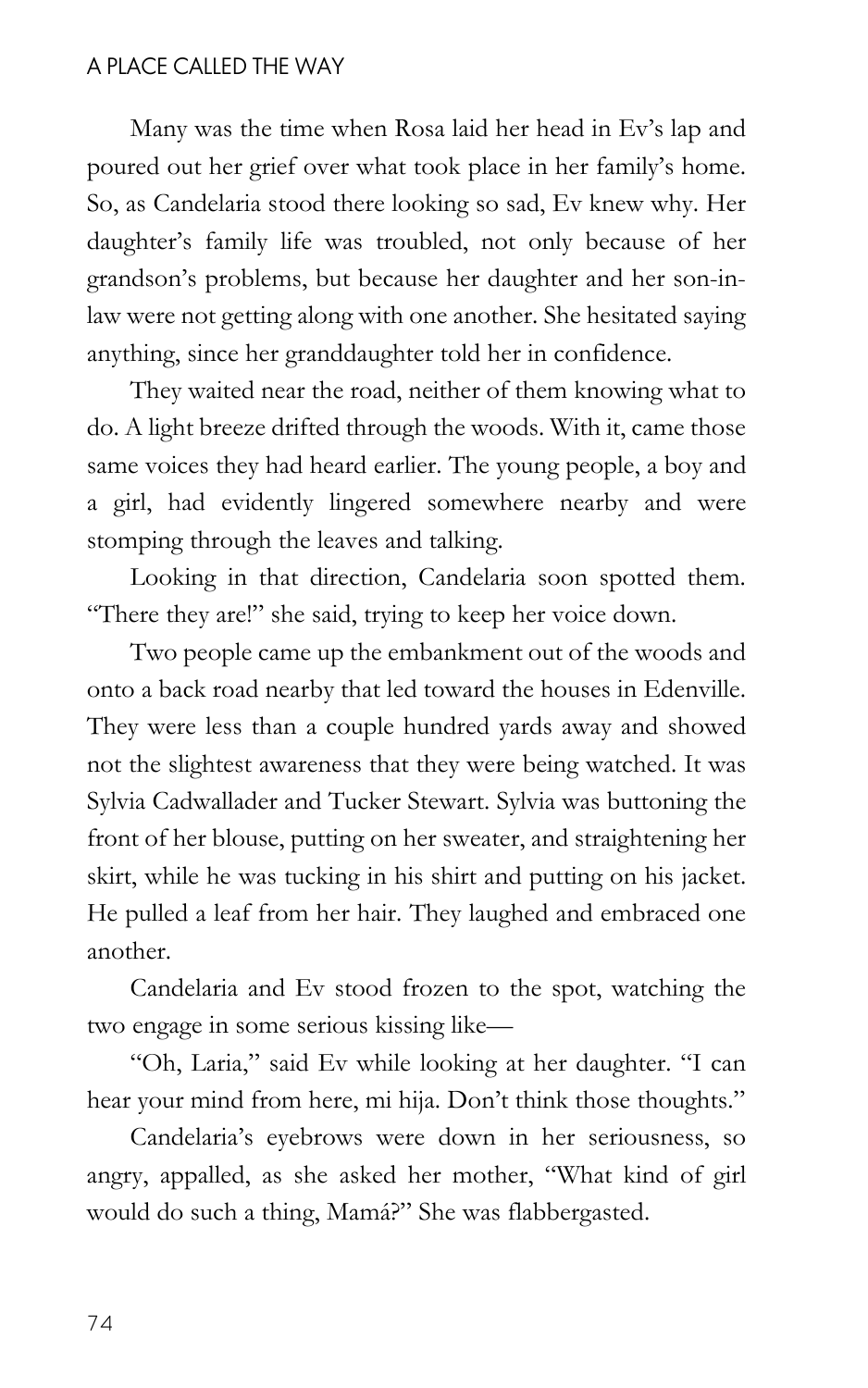Her mother kept shaking her head and cautioned her daughter. "We'd better go back to the house," she said. "This is no time to be seeing Jim."

Defiant, Candelaria said, "No, this is exactly the right time to see him." She wanted to tell her son what she had seen, so he would know what kind of girl Sylvia was and forget about her for good.

Ev was afraid, growing impatient, and told her daughter, "Come on." She began to walk back to her house, urging her daughter to listen. She tried to keep her voice down, but her daughter was ignoring her. "Forget about it!" she said. "It's none of our business!"

Still, Candelaria would not heed her mother's words, watching Tucker and Sylvia slowly walk away, his arm around her waist. They kissed again and Candelaria turned her head away, suddenly ashamed of herself for having watched them.

Ev gestured quickly with her hand for her daughter to come with her. "Laria!" she said in an emphatic whisper. "Ven aqui! Now! Let's go!"

It was then that the spell was broken and Candelaria finally surrendered. She believed that God showed her this for a reason, showed *her*, not her son. Recalling the time he was hurt by this girl, shocked her into realizing what a dangerous mistake it would be to tell him. It would be wrong, even cruel.

"You're right, Mamá," she said. "Let's go back to your house."

Regardless of their seriousness, Ev could not resist making fun of what they saw.

"Laria." "What, Mamá?"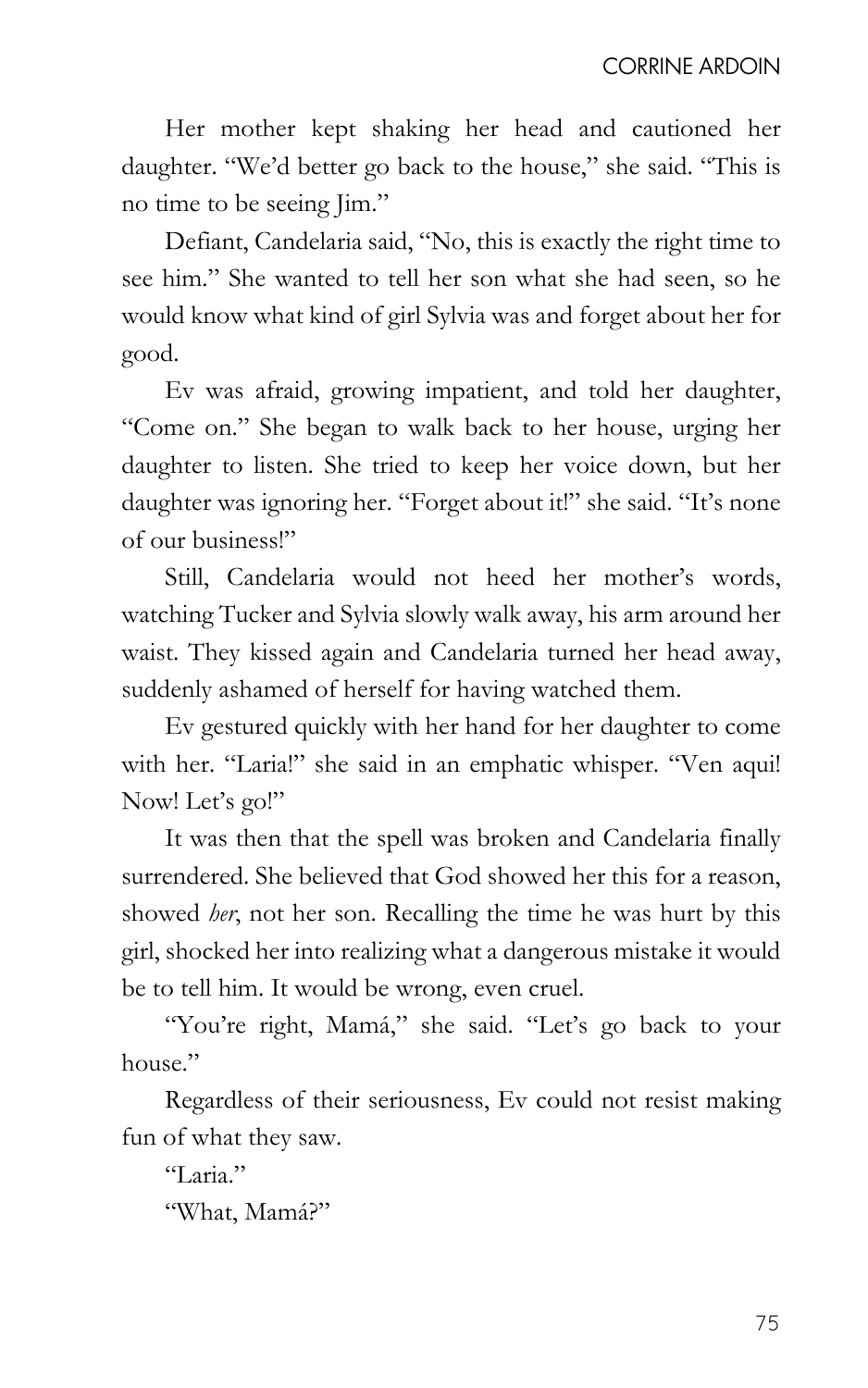Making sure Candelaria was watching her, Ev repeated, "Laria. Laria, mírame. Look."

Candelaria looked her way as her mother began pretending she was kissing someone passionately, which got them both laughing again.

"Ahh, Life," Ev said with a smile.

Candelaria reminded her mother that Jim was planning to go to his Uncle Jefferson's house after school, so he was not at the barn. They talked about other things, what her mother wanted to do at the house, like clean out more of her husband's clothes and his personal possessions.

Ev remarked sadly, "I don't need those things."

They were quiet the rest of the way back to the house. Ev occasionally stopped to pick up a little stone or an interesting piece of wood and examine it. Candelaria renewed her obsession over what she had seen take place between Tucker and Sylvia. She had not talked to Tucker Stewart since he was a little boy. The idea of confronting him as a teenager about his behavior was out of the question. The reminder that he was a teammate of her son's and the brother of her daughter's friends, affirmed her decision to avoid saying anything to him, or anyone.

Stepping out of the drugstore one day, she nearly collided with Tucker and some of his teammates on their way to the diner. She noted he was grinning like he had some kind of private joke on his mind.

"I think it's going to rain," he said to his friends, and they laughed.

Tucker's rude comment closed the issue for Candelaria, who realized that, despite his actions, he was still a kid. She asked herself if she would continue to judge him and Sylvia or forgive